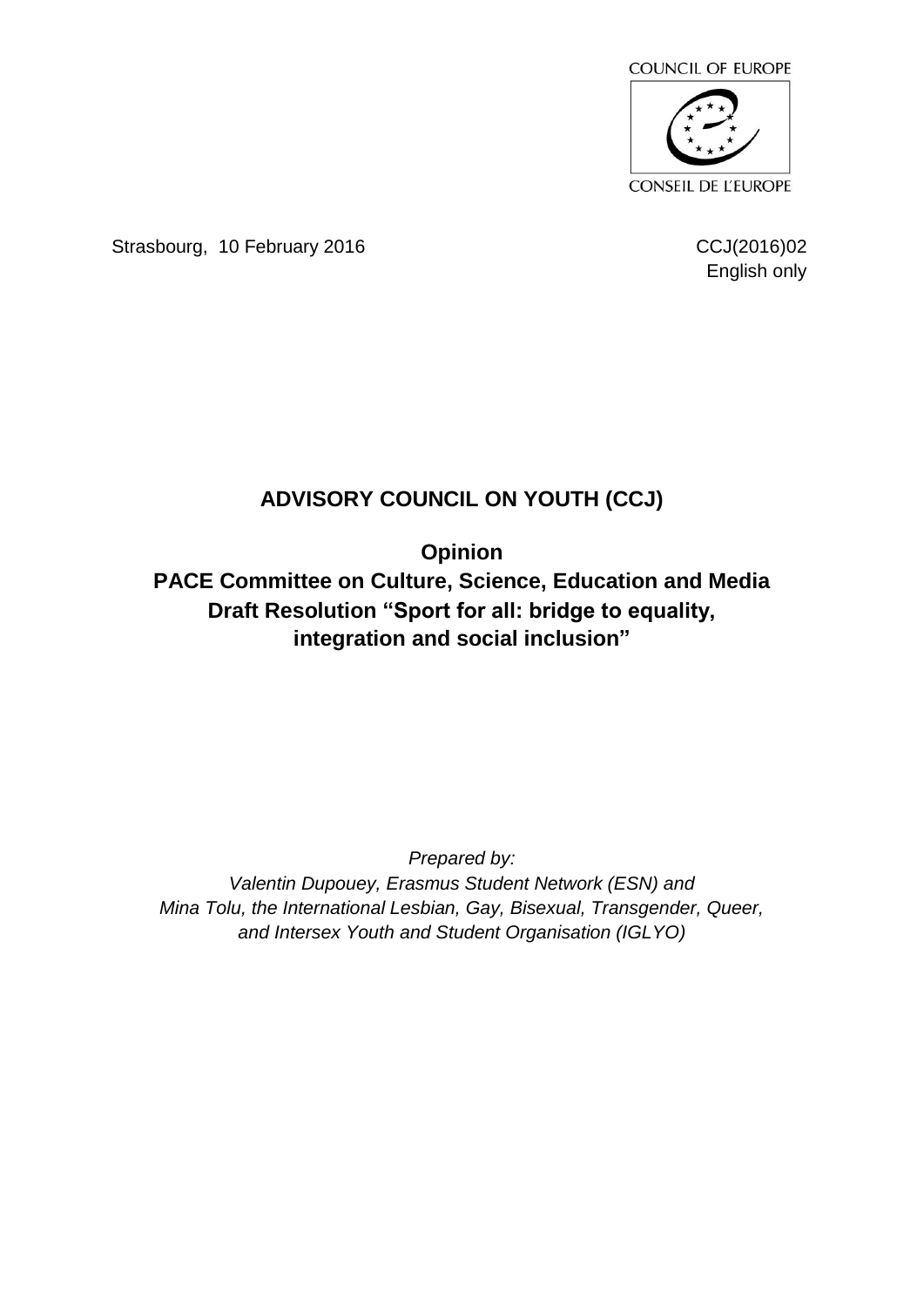The Advisory Council on Youth, in accordance with its terms of reference to formulate opinions to the bodies of the Council of Europe, has examined the preliminary draft Resolution of the Parliamentary Assembly on "Sport for all: bridge to equality, integration and social inclusion" as it appears in document AS/Cult (2015) 44, 23 September 2015.

The Advisory Council on Youth (CCJ) welcomes the initiative of the PACE Committee on Culture, Science, Education and Media to draft a Resolution on "Sport for all: bridge to equality, integration and social inclusion" and the affirmation that sport plays an important role in strengthening social cohesion. In particular the Advisory Council would highlight the draft Resolution's focus on promoting a shift in sport policy in member states to recognise sport's contribution to areas beyond the health sector, and in combating all forms of discrimination in sport.

While the Advisory Council acknowledges the vision of 'sport for all', and the good intentions of the draft Resolution, we recommend that both the draft Resolution and the explanatory memorandum becomes even more comprehensive and ensures to a higher degree the inclusion of everyone in sports. We also advise to encourage member states to broaden its scope of actions – not only to make policy aims more inclusive – but also to encourage investment in accessible infrastructure which will provide the prerequisite for everyone to be included in sport.

Within this context the Advisory Council recommends the Committee on Culture, Science, Education and Media, to consider:

- widening the discrimination grounds in the draft Resolution to include the monitoring of discriminatory incidents based on a person's (dis)ability, racial, linguistic or ethnic identity, religion, sexual orientation, gender identity, gender expression, or sexual characteristics (point 4.2);
- encouraging the inclusion of multicultural awareness, adaptive sport and inclusion of persons with disabilities trainings for sport instructors (point 4.7);
- adding a recommendation to member states to invest in local sport facilities and infrastructure to make sport truly accessible to all, emphasising the importance for member states to include relevant civil society stakeholders, in particular disability and sport NGO's, in the planning, implementation and management processes;
- adding a recommendation after point 4.8 as follows: "*member states should support on an equal basis access to information of television and other types of media broadcasting of sport events for persons with disabilities to ensure recognition and support of their specific cultural and linguistic identity, including sign languages and deaf culture*";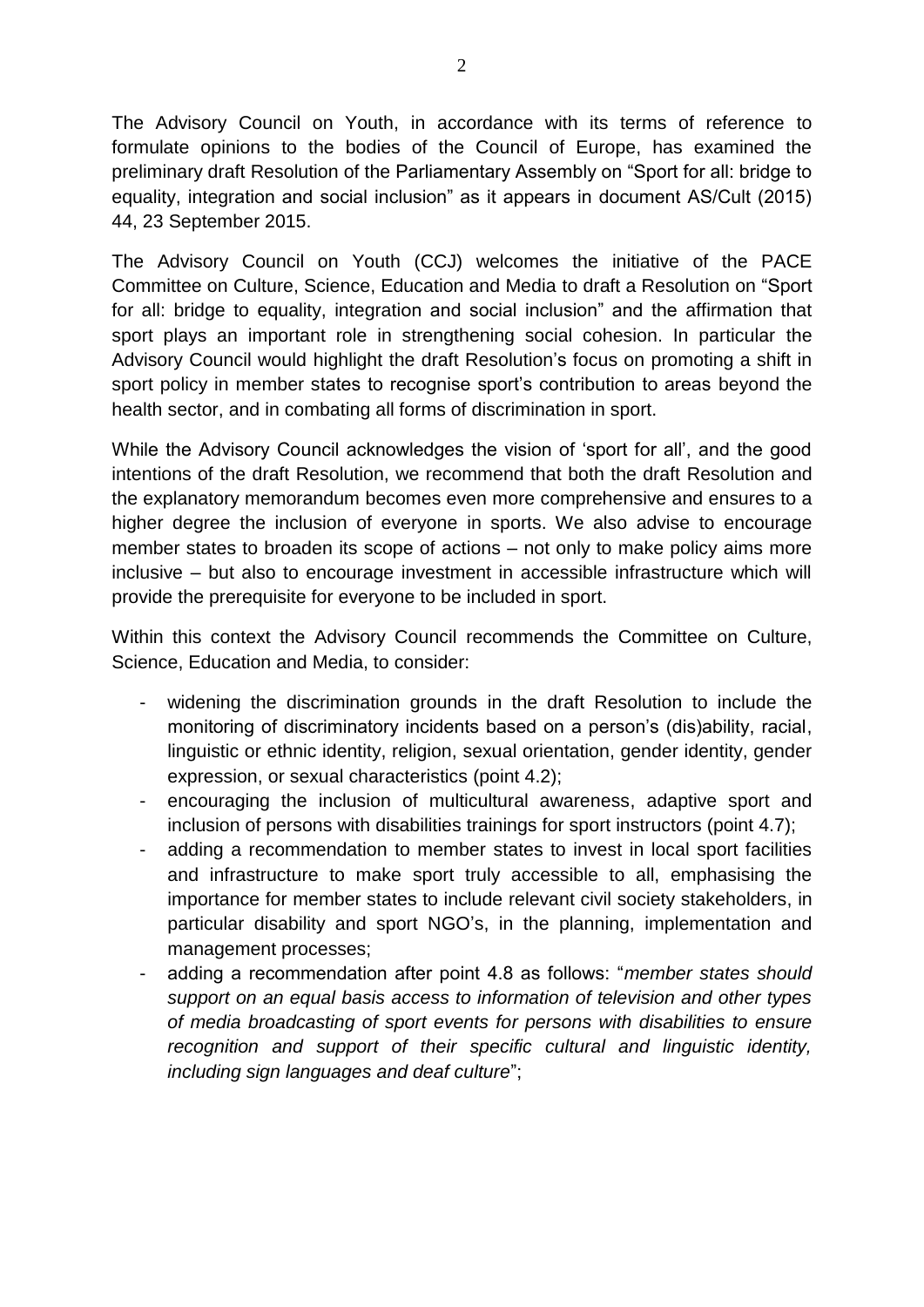- adding a recommendation to member states to encourage all sports governing bodies to follow the Good Governance in Grassroots Sports guidelines developed by the International Sport and Culture Association.<sup>1</sup>

Furthermore, the Advisory Council recommends including an additional paragraph in the Explanatory Memorandum under point 1 (Scope and aim) which emphasises facts about physical inactivity in Europe, with the following text:

- *Various governmental and non-governmental organisations have already highlighted the worrying trends of physical activity levels in Europe and their associated costs for public health<sup>2</sup> . According to an ISCA/CEBR report "inactivity imposes economic costs of €80.4 billion per year to the EU-28" only. The latest Eurobarometer on physical activity, while limited to EU countries, has shown that physical inactivity is increasing overall.<sup>3</sup>*

The Advisory Council also recommends that a reference is made in the Explanatory Memorandum under point 3 (Enhance Social inclusion of vulnerable groups) and/or point 4 (Promote integration by overcoming social, cultural and other barriers…) to the Committee of Ministers Recommendation (2015)3 on the access of young people from disadvantaged neighbourhoods to social rights<sup>4</sup> and to encourage the member states to follow the recommendations therein.

Regarding the aspect of achieving gender equality in sport, the Advisory Council strongly recommends that the scope of gender equality in the draft Resolution should be expanded to include all genders by:

- revising point 21 in the Explanatory Memorandum to read: *"I would also recall here that sport still faces the challenge of equal involvement of people who are gay, lesbian, bisexual, trans or intersex (LGBTI). Behind the challenge of bigger participation of the LGBTI community in sport activities, there is a greater challenge of expressing sexual orientation, gender identity, or gender expression in the sport environment without facing any prejudices or exclusion because of that."*
- recalling the Parliamentary Assembly Resolution 2048 (2015) Discrimination against transgender people in Europe<sup>5</sup>, and adding a specific point about transgender and intersex athletes who face unparalleled discrimination when accessing sport. Taking heed of the conclusions of the IOC Consensus

 $\overline{a}$ 

<sup>1</sup> http://www.sportanddev.org/en/toolkit/manuals\_and\_tools/?5590/1/Guidelines-for-Good-Governance-in-Grassroots-Sport

<sup>&</sup>lt;sup>2</sup> [http://www.friendsofeurope.org/media/uploads/2015/06/The-Economic-Costs-of-Physical-](http://www.friendsofeurope.org/media/uploads/2015/06/The-Economic-Costs-of-Physical-Inactivity-in-Europe-June-2015.pdf)[Inactivity-in-Europe-June-2015.pdf](http://www.friendsofeurope.org/media/uploads/2015/06/The-Economic-Costs-of-Physical-Inactivity-in-Europe-June-2015.pdf)

<sup>&</sup>lt;sup>3</sup> [http://ec.europa.eu/health/nutrition\\_physical\\_activity/docs/ebs\\_412\\_en.pdf](http://ec.europa.eu/health/nutrition_physical_activity/docs/ebs_412_en.pdf) 4

[https://wcd.coe.int/ViewDoc.jsp?id=2282497&Site=CM&BackColorInternet=C3C3C3&BackColorIntra](https://wcd.coe.int/ViewDoc.jsp?id=2282497&Site=CM&BackColorInternet=C3C3C3&BackColorIntranet=EDB021&BackColorLogged=F5D383) [net=EDB021&BackColorLogged=F5D383](https://wcd.coe.int/ViewDoc.jsp?id=2282497&Site=CM&BackColorInternet=C3C3C3&BackColorIntranet=EDB021&BackColorLogged=F5D383)

<sup>&</sup>lt;sup>5</sup> <http://assembly.coe.int/nw/xml/XRef/X2H-Xref-ViewPDF.asp?FileID=21736&lang=en>